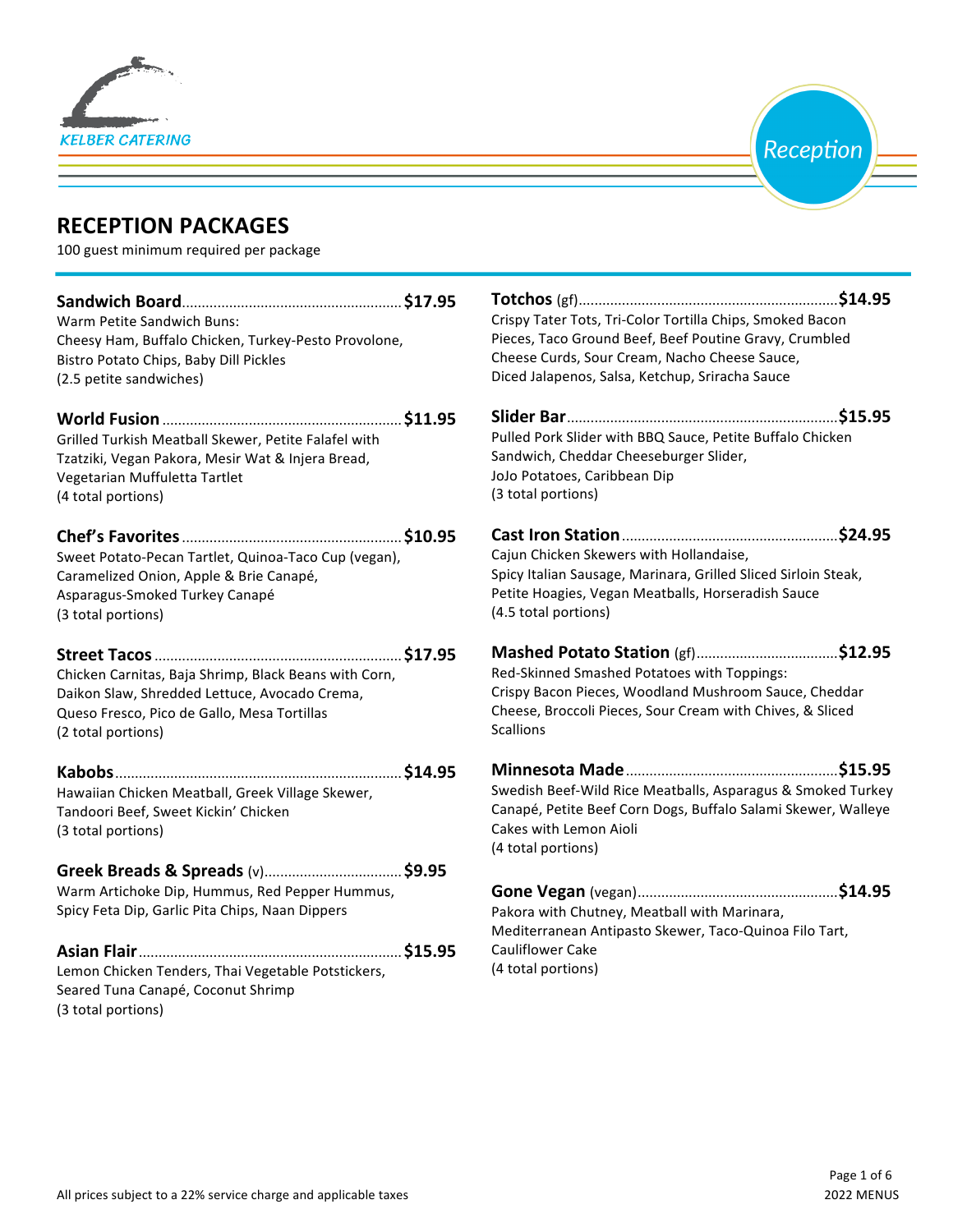

Reception

## **SMALL PLATES**

100 guest minimum required per selection. Consult with Sales Manager on small plate availability for events over 500 guests

| Swedish Beef & Wild Rice Meatballs (2) atop Sour Cream & Green Onion Mashed Potatoes, Parsley Garnish |  |
|-------------------------------------------------------------------------------------------------------|--|
| Sautéed Bayou Shrimp (2) on White Cheddar Grits, Chive Garnish                                        |  |
| Citrus & Garlic Chicken Breast on Island Rice, Grilled Vegetables                                     |  |
| Cauliflower Cake, Roasted Cauliflower Puree, Roasted Crimini Mushroom Crostini                        |  |
| Sautéed Tenderloin Tips on Parmesan Mashed Yukon-Cauliflower, Béarnaise Sauce, Drunken Mushrooms      |  |
| Pan-Seared Scallops (2) with Asparagus Tips on Four Cheese Risotto, Confetti Pepper Garnish           |  |
| Skewer of Sweet Thai-Jang Pork Belly, Fried Rice                                                      |  |
| Lobster Salad, Petite Roll, Fennel Slaw                                                               |  |
| Gochujang-Marinated Chickett, Pickled Vegetables, Bao Bun                                             |  |

**\*Attendant fee may be required: \$125.00 per Attendant (2 Hour Service)**

# **FROM THE CHEF'S CARVING TABLE**

| Carved Smoked Bacon, Grilled Roma Tomatoes, Fresh Arugula, Garlic Aioli, Baguette, Balsamic Glaze |  |
|---------------------------------------------------------------------------------------------------|--|
| Italian-Seasoned Boneless Pork Tenderloin, White BBQ Sauce, Home Baked Rolls                      |  |
| <b>BBQ Sauces, Parkerhouse Rolls</b>                                                              |  |
| Spicy Brown Mustard & Sauerkraut, Home Baked Rolls                                                |  |
| Grey Poupon, Mayonnaise, Egg & Multigrain Rolls (approximately 80-90 petite roll servings)        |  |

### **\*Carver required: \$125.00 per Carver (2 Hour Service)**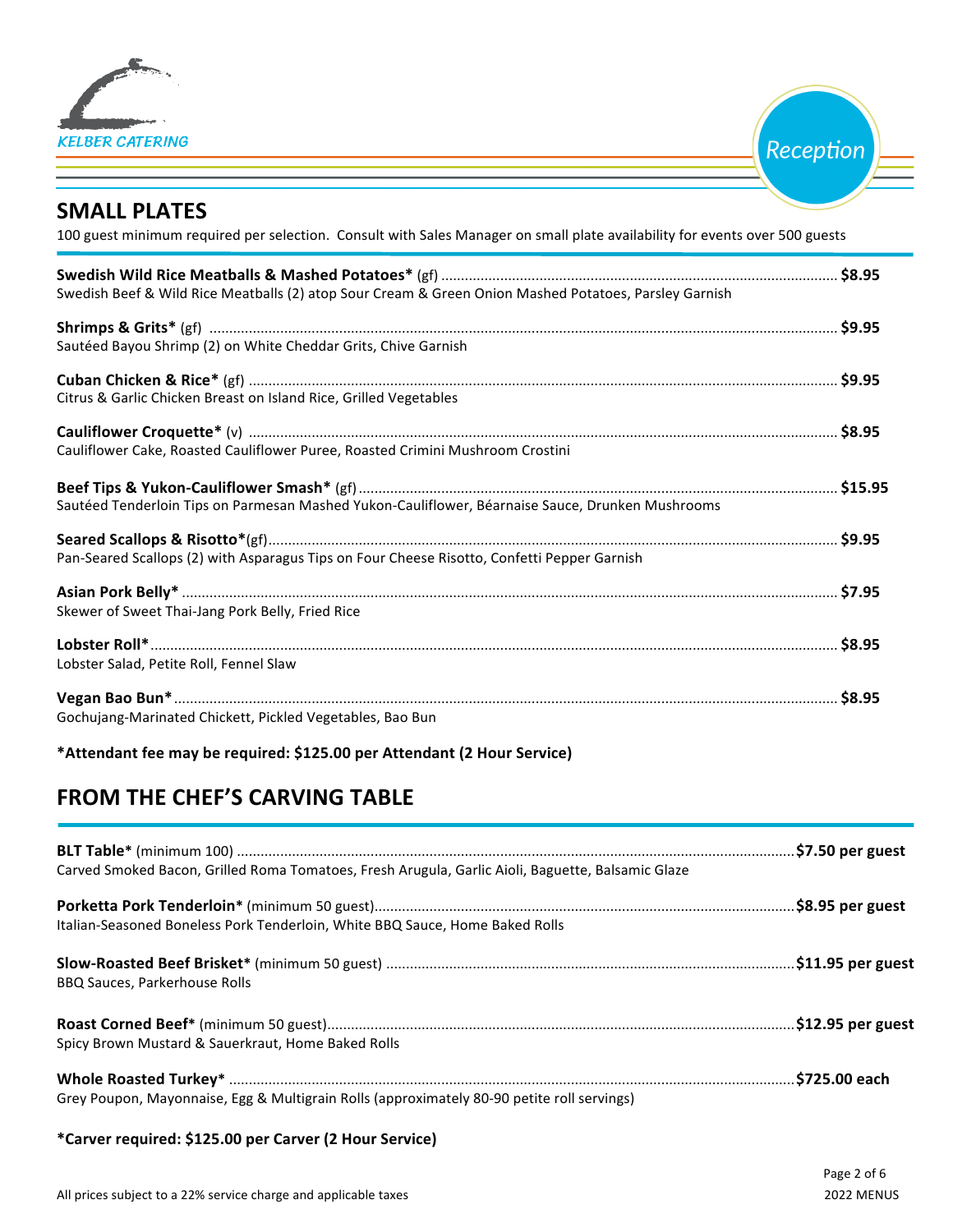

Reception

## **COLD HORS D'OEUVRES**

100 piece minimum per item

# **COLD HORS D'OEUVRES PLATTERS - Platters serve approximately 50 guests**

| Gourmet Cheese Platter with Assorted Crackers & Sliced Baguette, Garnished with Fresh Fruit (v, gf) \$450.00 each       |  |
|-------------------------------------------------------------------------------------------------------------------------|--|
|                                                                                                                         |  |
|                                                                                                                         |  |
|                                                                                                                         |  |
|                                                                                                                         |  |
|                                                                                                                         |  |
| Vegetarian Antipasto Platter, Roasted and Marinated Vegetables, Assorted Olives, Baguette Toast (v, gf)  \$350.00 each  |  |
|                                                                                                                         |  |
| Smoked Salmon Side with Capers, Red Onion, Olives, Cream Cheese, Assorted Crackers, Lemon (gf) \$425.00 side            |  |
| Marinated Antipasto Platter with Italian Meats & Cheeses, Baguette Toast (gf) (approximately 40 servings) \$375.00 each |  |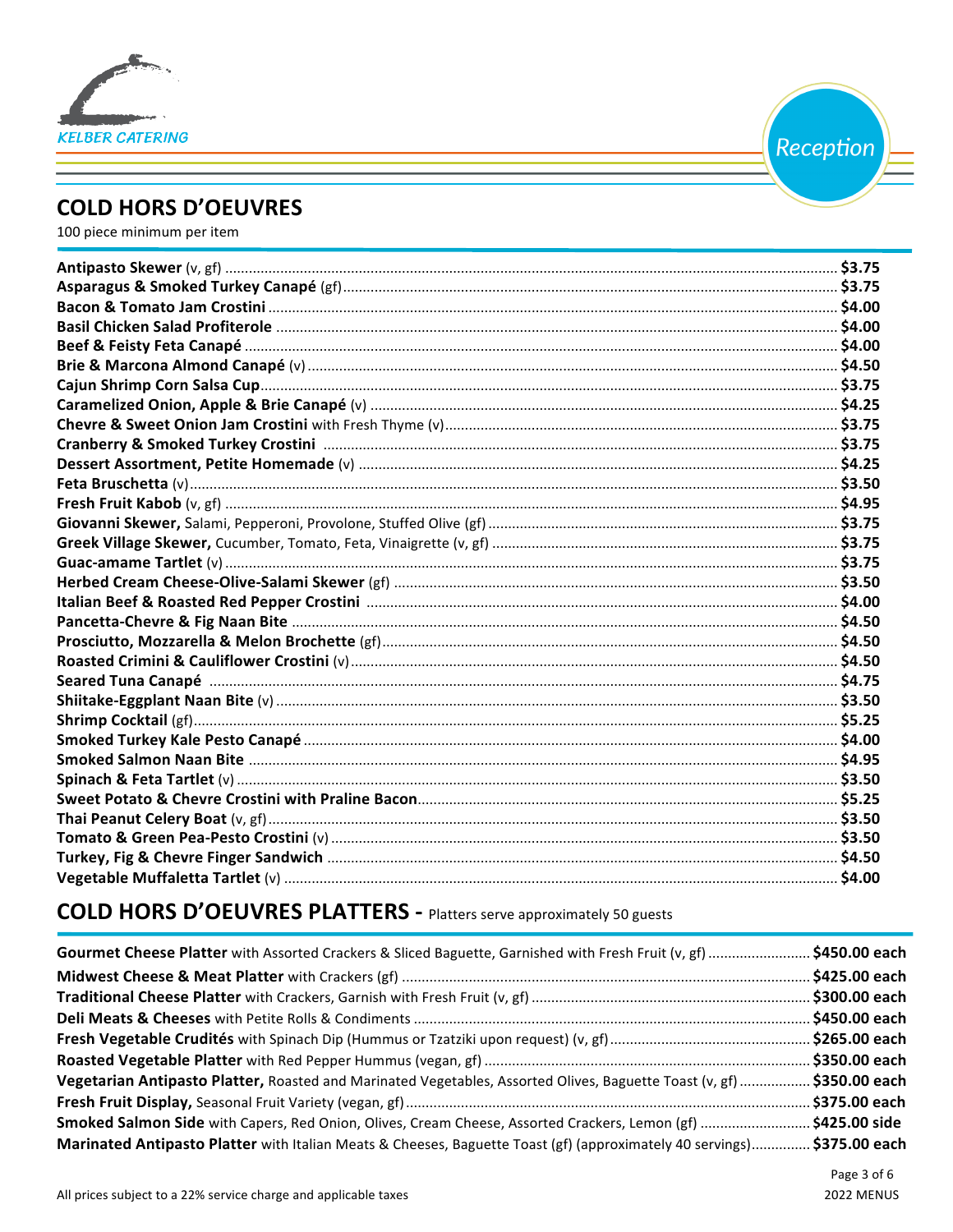

Reception

# **HOT HORS D'OEUVRES**

100 piece minimum per item

| Cajun & Hollandaise, Jerk & Jamaican BBQ, Greek & Tzatziki, Buffalo, or Sweet Kickin'                         |  |
|---------------------------------------------------------------------------------------------------------------|--|
|                                                                                                               |  |
|                                                                                                               |  |
|                                                                                                               |  |
|                                                                                                               |  |
|                                                                                                               |  |
| Cherry & Brie (v), Sundried Tomato-Chicken, Caramelized Onion (v), Four Cheese (v) or Potato Pepper Olive (v) |  |
|                                                                                                               |  |
|                                                                                                               |  |
|                                                                                                               |  |
|                                                                                                               |  |
| Italian Chicken in Marinara, Hawaiian Chicken, Beef Swedish, Beef BBQ, or Wild Rice Beef (gf)                 |  |
|                                                                                                               |  |
|                                                                                                               |  |
|                                                                                                               |  |
|                                                                                                               |  |
| Florentine (v), Fontina-Sweet Red Pepper (v) or Lorraine                                                      |  |
|                                                                                                               |  |
|                                                                                                               |  |
| Chicken & Cheese or Veggie & Cheese (v), Sour Cream & Salsa                                                   |  |
|                                                                                                               |  |
|                                                                                                               |  |
| Sliders, 100 piece minimum per flavor                                                                         |  |
|                                                                                                               |  |
|                                                                                                               |  |
|                                                                                                               |  |
|                                                                                                               |  |
|                                                                                                               |  |
|                                                                                                               |  |
|                                                                                                               |  |
|                                                                                                               |  |
|                                                                                                               |  |
|                                                                                                               |  |
|                                                                                                               |  |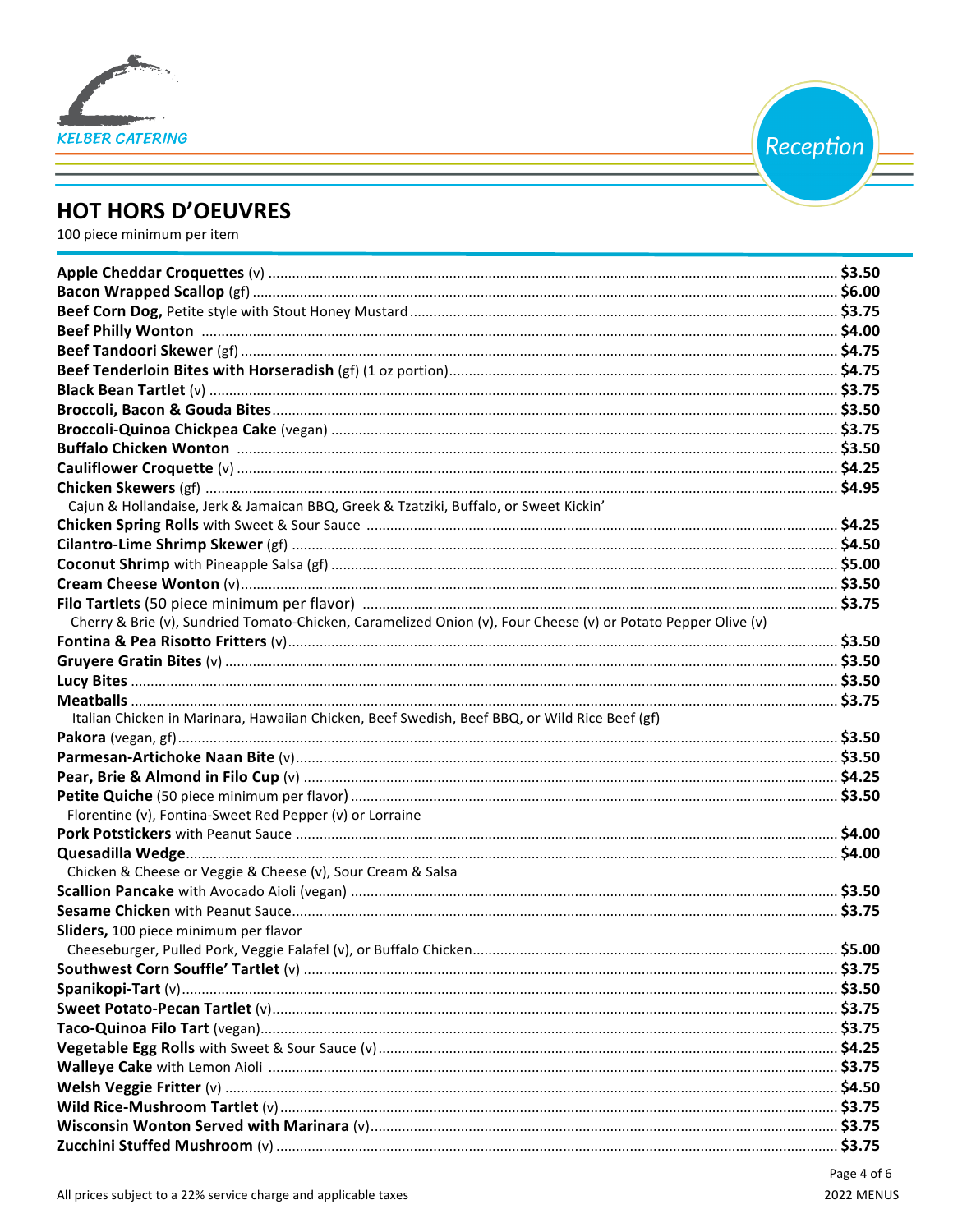



## **BAR SERVICE**

 $\overline{a}$ 

A bartender charge of \$175.00 per 3-hour shift, per bartender will be waived if sales per bartender are \$500.00 or greater. For Cash bars an internet drop fee per cash bar of \$75.00 plus tax in order to operate cash register system.

#### **CALL BRANDS PREMIUM BRANDS**

| Tito's Vodka™                                     | Ketel One Vodka™                               |                           |  |                            |
|---------------------------------------------------|------------------------------------------------|---------------------------|--|----------------------------|
| Beefeater Gin™                                    | Bombay Sapphire Gin™                           |                           |  |                            |
| Bacardi Silver Rum™<br>Captain Morgan Spiced Rum™ | Blue Chair White Rum™<br>Kracken Black Spiced™ |                           |  |                            |
|                                                   |                                                |                           |  | Korbel Brandy <sup>™</sup> |
| Dewar's White Label Scotch™                       | Dewar's 12 Yr Special Reserve Scotch™          |                           |  |                            |
| Jim Beam White Bourbon™                           | Jack Daniels Whiskey <sup>™</sup>              |                           |  |                            |
|                                                   | Jameson Irish Whiskey™                         |                           |  |                            |
|                                                   | Maker's Mark Bourbon™                          |                           |  |                            |
| <b>CATERED BEERS</b>                              |                                                |                           |  |                            |
| Domestic:                                         | Import & Craft:                                |                           |  |                            |
| Michelob Golden Light™                            | Stella Artois™                                 | White Claw <sup>™</sup>   |  |                            |
| Grain Belt Premium™                               | Summit EPA™                                    | Stella Cidre <sup>™</sup> |  |                            |
|                                                   | Goose Island IPA™                              |                           |  |                            |
|                                                   | <b>Host Bar</b>                                | <b>Cash Bar</b>           |  |                            |
| <b>Call Brand Mixed Drink</b>                     | \$8.50                                         | \$9.25                    |  |                            |
| Call Brand Martini/Specialty Cocktail             | \$9.50                                         | \$10.25                   |  |                            |
| <b>Premium Brand Mixed Drink</b>                  | \$9.50                                         | \$10.25                   |  |                            |
| Premium Brand Martini/Specialty Cocktail          | \$10.50                                        | \$11.25                   |  |                            |
| Domestic Beer                                     | \$7.25                                         | \$8.00                    |  |                            |
| Import/Craft Beer                                 | \$8.50                                         | \$9.25                    |  |                            |
| Mill City Cellars Wine™                           | \$8.75                                         | \$9.50                    |  |                            |
| Non-Alcoholic Beer                                | \$6.25                                         | \$7.00                    |  |                            |
| Soda/Water 12oz                                   | \$4.25                                         | \$4.50                    |  |                            |
| <b>Specialty Drinks</b>                           |                                                |                           |  |                            |
| <b>Energy Drink Cocktails</b>                     | \$9.50                                         | \$10.25                   |  |                            |
| Cordials*                                         | \$9.50                                         | \$10.25                   |  |                            |
|                                                   |                                                |                           |  |                            |

\*Bailey's Irish Cream™, Amaretto di Saronno™, Grand Marnier™, Kahlua™, & Frangelico™

Top Shelf Brands available on request, please inquire with your Catering Sales Manager. Cash bar prices are inclusive of tax.